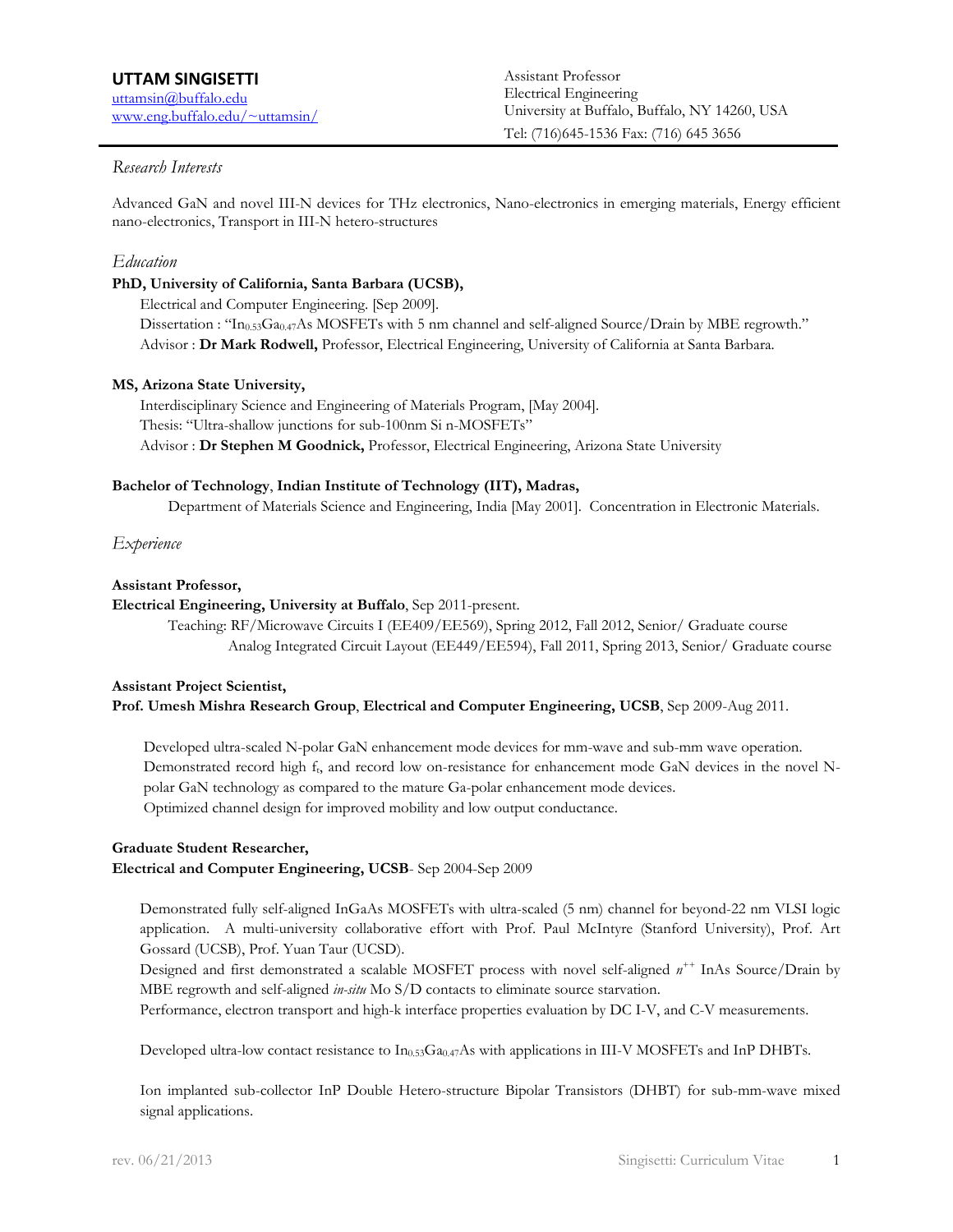# **Summer Research Intern, Advanced Transistor and Nanotechnology group, Intel Corporation**, Jun-2006-Sep-2006

RF measurement and characterization of Silicon Tri-gate NMOS and PMOS devices. Developed a simplified small signal equivalent circuit model to accurately model Tri-gate RF performance and extract parasitic capacitances and resistance. (Mentor: **Dr Suman Datta**, Intel, Oregon, Now at Pennsylvania State University)

### **Graduate Research Assistant,**

**Center for Solid State Electronics Research, Electrical Engineering, Arizona State University**- May-2002 –May-2004

Si ultra-shallow  $n^{++}$  junctions by rapid thermal diffusion of spin-on dopants and two-dimensional electrical characterizations.

Integration of sub 100nm Si-NMOSFETs and Si Single Electron Transistors (SET) on SOI wafers.

# **Undergraduate Researcher,**

**Magnetism and Magnetic Materials Lab, Dept of Physics, IIT Madras India**, May 2000-May 2001

Study of amorphous magnetic materials with applications in sensors, power transformers and magnetic recordings.

#### *Honors and Awards*

 Merit Award for Highest Junior GPA in the class at Indian Institute of Technology (IIT) Madras. Best Poster award at the 2010 International Workshop on Nitride Semiconductors (IWN 2010). Co-author of Best Student Paper in Indium Phosphide and Related Materials Conference 2010 (IPRM 2010). Best Student Paper finalist in Indium Phosphide and Related Materials Conference 2009 (IPRM 2009).

# *Professional Services / Activities*

Technical Program Committee member: 2014 International Workshop on ZnO and Related Semiconductors, and 2013 International Semiconductor Device Research Symposium (ISDRS 2013).

Organizer of Workshop on Oxide Semiconductors: Properties and Applications, at the University at Buffalo to be held on June  $4<sup>th</sup>$ , 2012.

Reviewer IEEE Electron Device Letters, IEEE Transactions on Electron Devices, Physica Status Solidi (c), and Electro chemical and solid state letters.

Member of IEEE, IEEE Electron Devices Society, IEEE Microwave Theory and Techniques Society, American Physics Society.

# *Research Publications*

# Journal Publications:

- 1. "High-performance N-polar GaN enhancement-mode device technology", U. Singisetti, M. H. Wong, U. K. Mishra", Semiconductor Science and Technology, vol. 28, no. 7, p. 074006, 2013.
- 2. "N-polar GaN epitaxy and high electron mobility transistors", M. H. Wong, S. Keller, Nidhi, S. Dasgupta, D. Denninghoff, S. Kolluri, D. F. Brown, J. Lu, N. A. Fichtenbaum, E. Ahmadi, U. Singisetti, A. Chini, S. Rajan, S. P. DenBaars, J. S. Speck, and U. K. Mishra", Semiconductor Science and Technology, vol. 28, no. 7, p. 074009, 2013.
- 3. "Anomalous output conductance in N-polar GaN based High-Electron Mobility Transistors", M. H. Wong, U. Singisetti, J. Lu, J. S. Speck, U. K. Mishra, *IEEE Transactions on Electron Devices,* vol 59, no. 11, 2988-2995, 2012.
- 4. "Interface roughness scattering in ultra-thin N-polar GaN quantum well channels", U.Singisetti, M. H. Wong, and U. K. Mishra, *Applied Physics Letters.*, vol 101, no.1, pp. 012101-4, 2012.
- 5. "Enhancement-mode N-polar GaN MOS-HFET with 5-nm GaN channel, 510 mS/mm gm and 0.66 Ohmmm Ron", U.Singisetti, M. H. Wong, J. S. Speck, and U. K. Mishra, IEEE Electron Device Letters, vol. 33, no.1, pp. 26-28, 2012.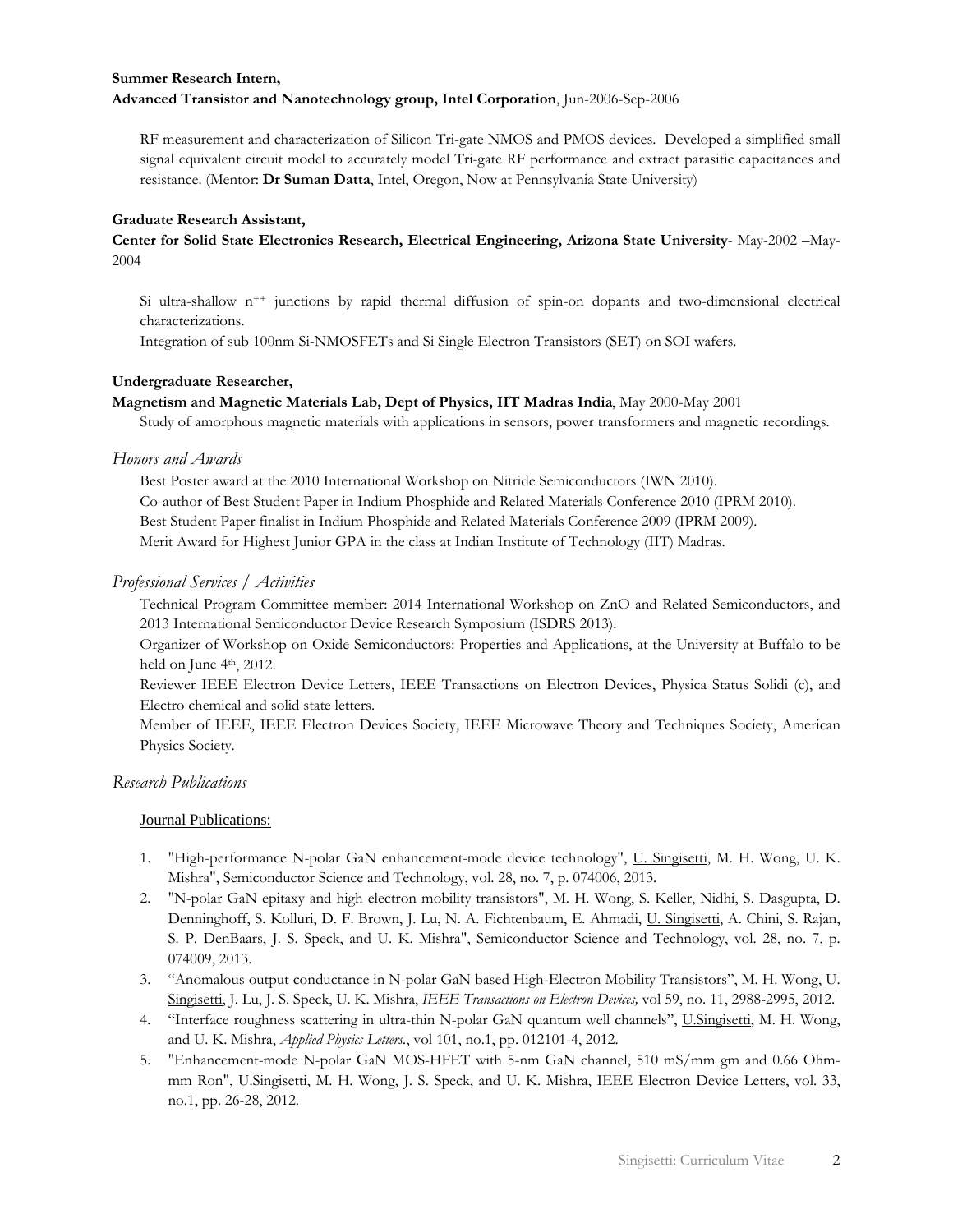- 6. "Enhancement-mode N-polar GaN MISFETs with current gain cutoff frequency  $(f_t)$  of 120 GHz", U.Singisetti, M. H. Wong, S. Dasgupta, J. S. Speck, and U. K. Mishra, *Applied Physics Express,* vol. 4, no. 2, p. 024103, 2011.
- Wong, S. Dasgupta, Nidhi, B. L. Swenson, B. J. Thibeault, J. S. Speck and U. K. Mishra, *IEEE Electron Device*  7. "Enhancement-mode N-polar GaN MISFETs with self-aligned source/drain regrowth", U. Singisetti, M. H. *Letters*. Vol. 32, no. 2, pp. 137-139, 2011.
- 8. "Self-aligned technology for N-polar GaN/Al(Ga)N MIS-HEMTs", Nidhi, S. Dasgupta, D. Brown, U. Singisetti, S. Keller, J. S. Speck and U. K. Mishra; *IEEE Electron Device Letters*., vol. 32, no.1, pp. 33-35, 2011.
- 9. "Ex-situ Ohmic contacts to n-InGaAs", A. Baraskar, M. A. Wistey, V. Jain, E. Lobisser, U. Singisetti, G. Burek, Y. J. Lee, B. J. Thibeault, A. C. Gossard, M. J. W. Rodwell, *J. Vac. Sci. Tech. B*, 28, C517, 2010.
- 10. "In0.53Ga0.47As channel MOSFETs with self-aligned InAs Source/Drain formed by MEE regrowth", U.Singisetti, M.A. Wistey, G.J. Burek, A.K. Baraskar, J. Cagnon, B.J. Thibeault, A.Gossard, S. Stemmer, M. Rodwell, E.Kim, B.Shin, P.C McIntyre; *IEEE Electron Device Letters*, Vol. 30, No. 11, pp 1128-1130,2009.
- 11. "III-V/Ge Channel Engineering for Future CMOS", M. Wistey, U. Singisetti, G. Burek, E. Kim, B. J. Thibeault, A. Nelson, J. Cagnon, Y. -J. Lee, S. R. Bank, S. Stemmer, P. C. McIntyre, A. C. Gossard, and M. J. Rodwell, *ECS Trans*. 19 (5), 361, 2009.
- M.A. Wistey, G.J. Burek, E. Arkun, Y.Sun, E.J. Kiwera, B. J. Thibeault, A.C. Gossard, C.Palmstrom, and 12. " InGaAs channel MOSFET with novel self-aligned source/drain MBE regrowth technology", U. Singisetti, M.J.W. Rodwell; *physica solidi status (c);* Vol. 6, No. 6, pp. 1394-1398, 2009.
- Singisetti, G. Burek, B. J. Thibeault, Y. J. Lee, A. C. Gossard and M. J. W. Rodwell,, *J. Vac. Sci. Tech. B,* 27, 13. "Ultralow resistance, nonalloyed Ohmic contacts to n-InGaAs", A. Baraskar, M. A. Wistey, V. Jain, U. 2036, 2009.
- 14. "Height-selective etching for regrowth of self-aligned contacts using MBE", G.J. Burek, M.Wistey, U.Singisetti, A.Nelson, B.Thibeault, S.Bank,A.Gossard, M.Rodwell; *Journal of Crystal Growth;* Vol 311, pp 1984-1987.
- 15. "ErAs epitaxial Ohmic contacts to InGaAs/InP"; U.Singisetti, J. Zimmerman, M.A.Wistey, J.Cagnon, B.Thibeault, A. Gossard, S.Stemmer, M.Rodwell, S.R.Bank; *Applied Physics Letters*; Vol 94, pp 083505.
- 16. "Ultra-Low resistance *in-situ* Ohmic contacts to InGaAs/InP", U.Singisetti, M.A.Wistey, J.Zimmerman, B.Thibeault, A.Gossard, M.Rodwell; *Applied Physics Letters;* Vol 93, pp183502.
- Parthasarathy, C. Kadow, Z. Griffith, U. Singisetti, M. J. Rodwell; *IEEE Electron Device Letters,* Vol 27 (5), pp 17. "Collector-Pedestal InGaAs/InP DHBTs Fabricated in a Single-Growth, Triple-Implant Process", N. 313-316.
- 18. "Two-dimensional electrical Characterization of ultrashallow Source/Drain Extensions for nanoscale MOSFETs", U. Singisetti, M.R.McCartney, J.Li, P.S.Chakraborty, S.M.Goodnick, T.J.Thornton, M.N.Kozicki; *Superlattices and Microstructures,* Vol 34, pp 301-310, 2004.
- 19. "Electron Holographic Characterization of Nanoscale Charge Distribution for Ultra Shallow PN Junctions in Si", P.S. Chakraborty, M.R. McCartney, J. Li, C. Gopalan, U. Singisetti, S.M. Goodnick, T.J. Thornton, M.N. Kozicki; Physica E: Low-dimensional Systems and Nanostructures, Vol 19/1-2, pp 167-172, 2003.

# Conference Publications:

- 1. "A 50 nm gate length InN tri-gate FET design with gm of 1.07 mS/μm and ft of 495 GHz ", K. Ghosh, and U. Singisetti, *2013 IEEE Device Research Conference*, University of Notre Dame, USA.
- 2. "Vertically scaled 5 nm GaN channel Enhancement-mode N-polar GaN MOS-HFET with 560 mS/mm  $g_m$ and 0.76 Ω-mm Ron ", U. Singisetti, M. H. Wong, J. S. Speck, U. K. Mishra, *Late News, 2011 Device Research Conference***,** Santa Barbara.
- 3. "Anomalous output conductance in N-polar GaN based MIS-HEMTs", M. H. Wong, U. Singisetti, J. Lu, J. S. Speck, U. K. Mishra, 2011 Device Research Conference, Santa Barbara.
- 4. "Interface roughness scattering in ultra-thin GaN channels in N-polar enhancement-mode GaN MISFETs", U. Singisetti, M. H. Wong, J. S. Speck and U. K. Mishra, *2011 International Symposium on Compound Semiconductors*, Berlin, 2011.
- 5. "100 nm gate length self-aligned E-mode N-polar GaN MISFETs with current gain cutoff frequency  $(f_t)$  of 120 GHz", U. Singisetti, M. H. Wong, S. Dasgupta, Nidhi, B. L. Swenson, B. J. Thibeault, J. S. Speck and U. K. Mishra, *2010 International Workshop on Nitride Semiconductors*, Tampa, 2010.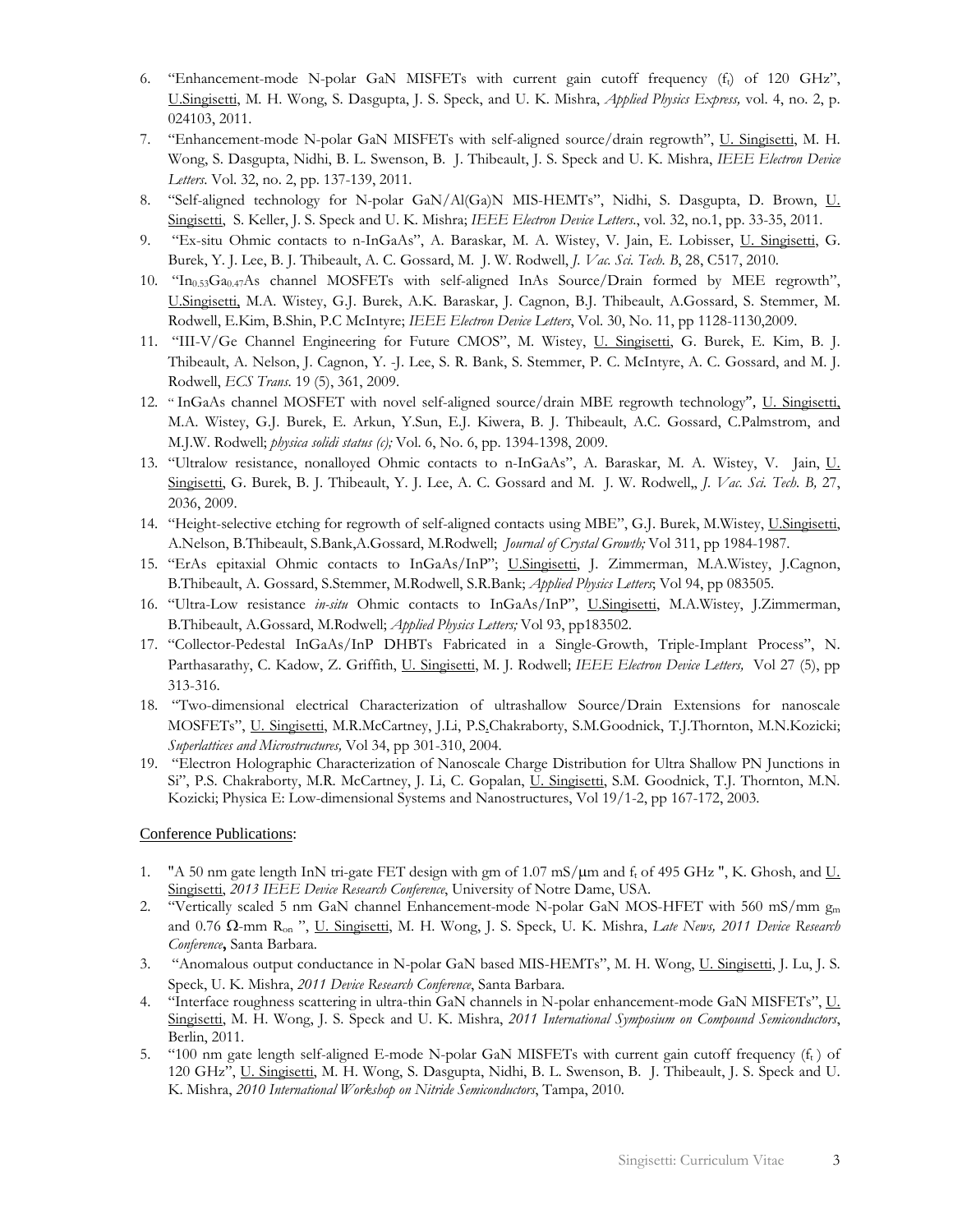- Singisetti, M. H. Wong, S. Dasgupta, Nidhi, B. L. Swenson, B. J. Thibeault, J. S. Speck and U. K. Mishra, *2010*  6. "Scalable E-mode N-polar GaN MISFET devices and process with self-aligned source/drain regrowth", U *Device Research Conference*, University of Notre Dame, South Bend, IN, USA.
- 7. **[Plenary]** "III-V MOSFETs: Scaling Laws, Scaling Limits, Fabrication Processes", M. J. W. Rodwell, U. Singisetti, M.Wistey, G. J. Burek, A. Carter, A. Baraskar, J. Law, B. J. Thibeault, Eun Ji Kim, B. Shin, Yong-ju Lee, S. Steiger, S. Lee, H. Ryu, Y. Tan, G. Hegde, L. Wang, E. Chagarov, A.C. Gossard, W. Frensley, A. Kummel, C. Palmstrøm, Paul C McIntyre, T. Boykin, G. Klimek, P. Asbeck, *IEEE 22nd International Conference on Indium Phosphide and Related Materials* May 31-June 4, 2010, Kagawa, Japan.
- 8. "A Self-Aligned Epitaxial Regrowth Process for Sub-100-nm III-V FETs", M. J.W. Rodwell, A. D. Carter, G. J. Burek, M. A. Wistey, B. J. Thibeault, A. Baraskar, U. Singisetti, Byungha Shin, E. Kim, J. Cagnon, Y.-J. Lee, S. Stemmer, P. C. McIntyre, A. C. Gossard, C. Palmstrøm, D. Wang, B. Yue, P. Asbeck, Y. Taur, *2010 MRS Spring Meeting- April 5-9, 2010, San Francisco*.
- Wistey, U. Singisetti, G. J. Burek, B. J. Thibeault, A. C. Gossard, E. J Kim, P. C. McIntyre, B. Yu, P. Asbeck, Y. 9. "THz Transistors: Design and Process Technologies", M. J.W. Rodwell, V. Jain, E. Lobisser, A. Baraskar, M. A. Taur, *2010 Government Microcircuit Applications and Critical Technology Conference,* March 22-25, 2010, Reno, NV.
- 10. "In0.53Ga0.47As MOSFETs with 5 nm channel and self-aligned InAs source/drain by MBE regrowth", U.Singisetti, M.A. Wistey, G.J. Burek, A.K. Baraskar, J. Cagnon, B.J. Thibeault, A.Gossard, S. Stemmer, M. Rodwell, E.Kim, B.Shin, P.C McIntyre, *WOCSEMMAD 2010*.
- 11. "Ex-situ Ohmic Contacts to n-InGaAs Prepared by Atomic Hydrogen Cleaning", A. Baraskar, M.A. Wistey, E. Lobisser, V. Jain, U. Singisetti, G. Burek, Y.J. Lee, B. Thibeault, A. Gossard, M. Rodwell, *37th Conference on the Physics and Chemistry of Surfaces and Interfaces*, Jan. 10-14, 2010, Santa Fe, New Mexico, USA.
- A. Baraskar, M. A. Wistey, U. Singisetti, G. J. Burek, B. J. Thibeault, A. C. Gossard, E. Kim, P. C. McIntyre, B. 12. "Sub-100-nm Process Technologies For THz InP HBTs & MOSFETs", M. J.W. Rodwell, E. Lobisser, V. Jain, Yu, P. Asbeck, Y. Taur, *2009 International Workshop on Terahertz Technology*, Osaka, Japan, Nov. 30 -Dec. 3, 2009.
- 13. "Process Technologies for Sub-100-nm InP HBTs and InGaAs MOSFETs", M. J. W. Rodwell, M. A. Wistey, U. Singisetti, G. J. Burek, E. Kim, A. Baraskar, J. Cagnon, Y.-J. Lee, S. Stemmer, P. C. McIntyre, A.C. Gossard, B. Yu, P. Asbeck, Y. Taur, *8th Topical Workshop on Heterostructure Microelectronics*, Nagano, Japan, Aug. 2009.
- 14. "Improved Regrowth of Self-Aligned Ohmic Contacts for III-V FETs", M.A. Wistey, A.K. Baraskar, U. Singisetti, B. Shin, E. Kim, G.J. Burek, P.C. Mcintyre, M.J.W. Rodwell, and A.C. Gossard, *26th North American Molecular Beam Epitaxy Conference (NAMBE 2009)*, Princeton, New Jersey, August 2009.
- 15. "Enhancement Mode In(0.53)Ga(.47)As MOSFET with Self-Aligned Epitaxial Source/Drain", U.Singisetti, M.A. Wistey, G.J. Burek, A.K. Baraskar, J. Cagnon, B.J. Thibeault, A.Gossard, S. Stemmer, M. Rodwell, E.Kim, B.Shin, P.C McIntyre; *2009 TECHCON*, Renaissance Hotel, Austin, TX, September 14 – 15, 2009.
- B.Shin, P.C McIntyre; *2009 Device Research Conference*, Pennsylvania State University, College Park, PA. 16. "0.37 mS/μm InGaAs MOSFET with 5 nm Channel and self-aligned Source/Drain regrowth", U.Singisetti, M.A. Wistey, G.J. Burek, A.K. Baraskar, J. Cagnon, B.J. Thibeault, A.Gossard, S. Stemmer, M. Rodwell, E.Kim,
- 17. "Improved Migration Enhanced Epitaxy for Self-aligned InGaAs Devices", M.Wistey, U.Singisetti, A. Baraskar, G.Burek, M.Rodwell, A.Gossarsd; *2009 Electronic Materials Conference,* Pennsylvania State University, PA.
- Wistey, V. Jain, U. Singisetti, G. Burek, B. J. Thibeault, Y. J. Lee, A. C. Gossard, and M. J. W. Rodwell, *2009*  18. "High Doping Effects on the In-Situ and Ex-Situ Ohmic Contacts to n-InGaAs", A. K. Baraskar, M. A. *Electronic Materials Conference,* Pennsylvania State University, PA,USA
- 19. "Ultra-low contact resistance for Self-aligned HEMT structures on N-polar GaN by MBE regrowth of InGaNbased contact layers", Nidhi, S.Dasgupta, M.Hong, U.Singisetti, M.Wistey, M.Rodwell, U.Mishra; *2009 Electronic Materials Conference,* Pennsylvania State University, PA,USA.
- 20. "Enhancement Mode InGaAs MOSFET with self-aligned Epitaxial Source/Drain regrowth", U.Singisetti, M.A. Wistey, G.J. Burek, A.K. Baraskar, J. Cagnon, B.J. Thibeault, A.Gossard, S. Stemmer, M. Rodwell, E.Kim, B.Shin, P.C McIntyre; *Indium Phosphide and Related Materials Conference 2009*, Newport Beach, CA, USA.
- Baraskar, M.A. Wistey, U. Singisetti, Z. Griffith, E. Lobisser, B. J. Thibeault, A.C. Gossard, M. J. W. Rodwell, 21. "Effect of Surface Preparations on Contact Resistivity of TiW to Highly Doped n-InGaAs", V. Jain, A.K. *Indium Phosphide and Related Materials Conference 2009*, Newport Beach, CA, USA.
- 22. "III-V/Ge Channel Engineering for Future CMOS", M.A.Wistey, U.Singisetti, G.J. Burek, E.Kim, B.J. Thibeault, A.Nelson, J.Cagnon, Y.J.Lee, S.R. Bank, S.Stemmer, P.C. McIntyre, A.C. Gossard, M. Rodwell, presented at *215th ECS Meeting 2009,* San Francisco, May, 2009.